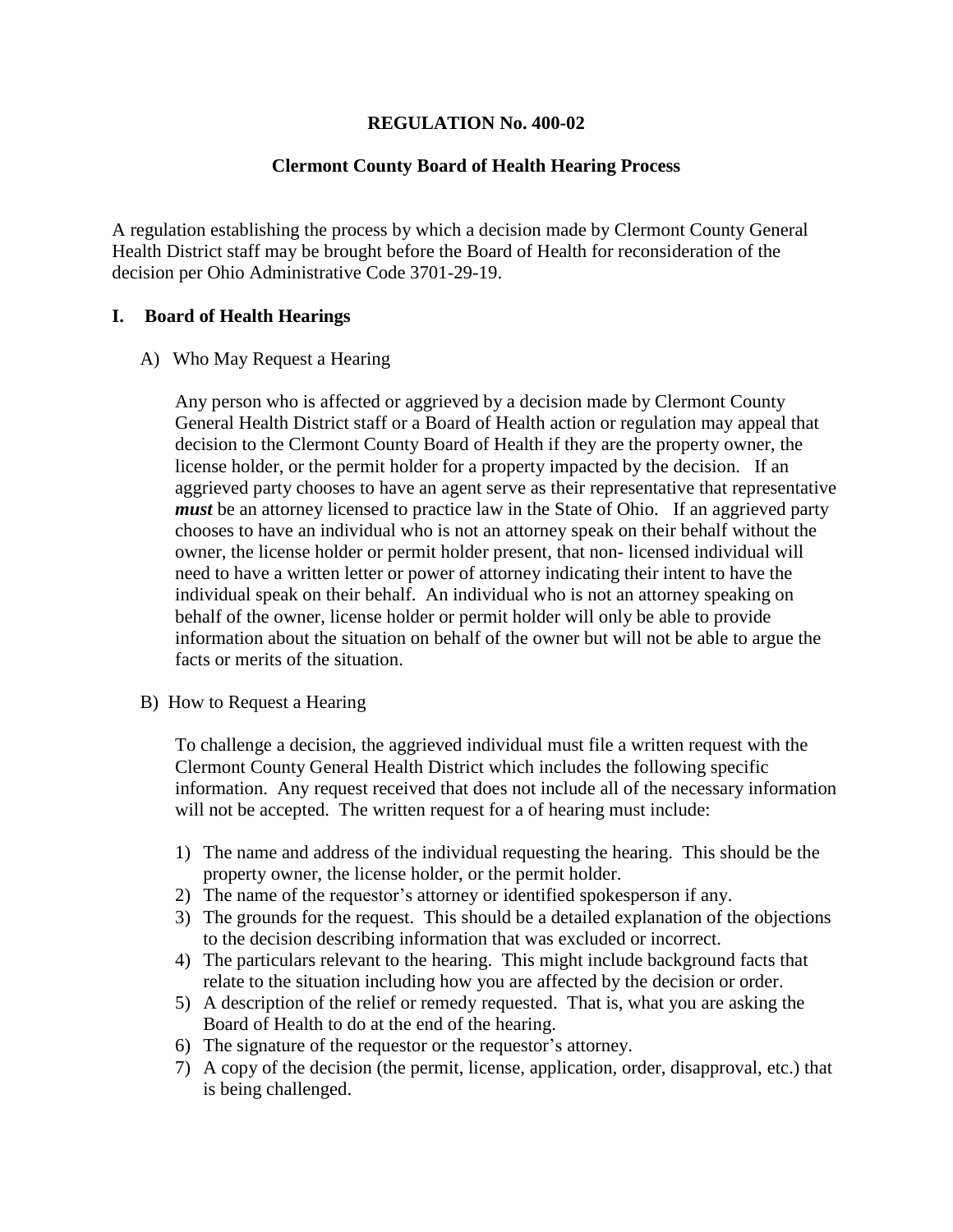8) Eight copies of all documents supporting the appeal including the original notice of appeal.

The request for a hearing must but mailed, hand delivered or faxed to the office of the Clermont County General Health District. Emailed appeals will not be accepted.

## C) Time Limit for Filing a Hearing Request

Every request for a hearing in front of the Board of Health must be filed within 180 days of the initial notice from the Clermont County General Health District of the disapproval, the order to eliminate a nuisance, repair/replace a failing onsite system, tie into the sanitary sewer system, or other order that causes the requestor to be aggrieved.

The Board of Health will reject any request filed after the time limit for filing an request for hearing has expired.

D) What may be brought before the Board of Health for consideration

Any decision of the Board of Health or the Board's representatives on the staff of the Clermont County General Health District may be challenged. Any decision that is being challenged solely on the basis of financial hardship is considered a Hardship Variance and must follow the process outlined in Section II of this regulation.

#### E) Incomplete Request for Hearing

If, after review by the Health Commissioner, the request for a hearing is found to not contain the required information it is considered deficient. The request for a hearing will be returned to the requestor with a written notice that:

- 1) Identifies the deficiencies
- 2) Informs the requestor that the Board will not proceed with the request for a hearing until an amended request that addresses the identified deficiencies by a specified date is received.

If the deficiencies identified by the Health Commissioner are not corrected by the date specified in the notice of deficiencies, the hearing request will be considered abandoned.

Filing a notice of requesting a hearing that is deficient will result in delays, as the Board of Health will not take any action on the request until the deficiencies are corrected.

#### F) Notification of Hearing

Once a complete request for a hearing is received the requestor will be notified in writing within 14 days of receipt by the Health District of the date that the hearing will be set before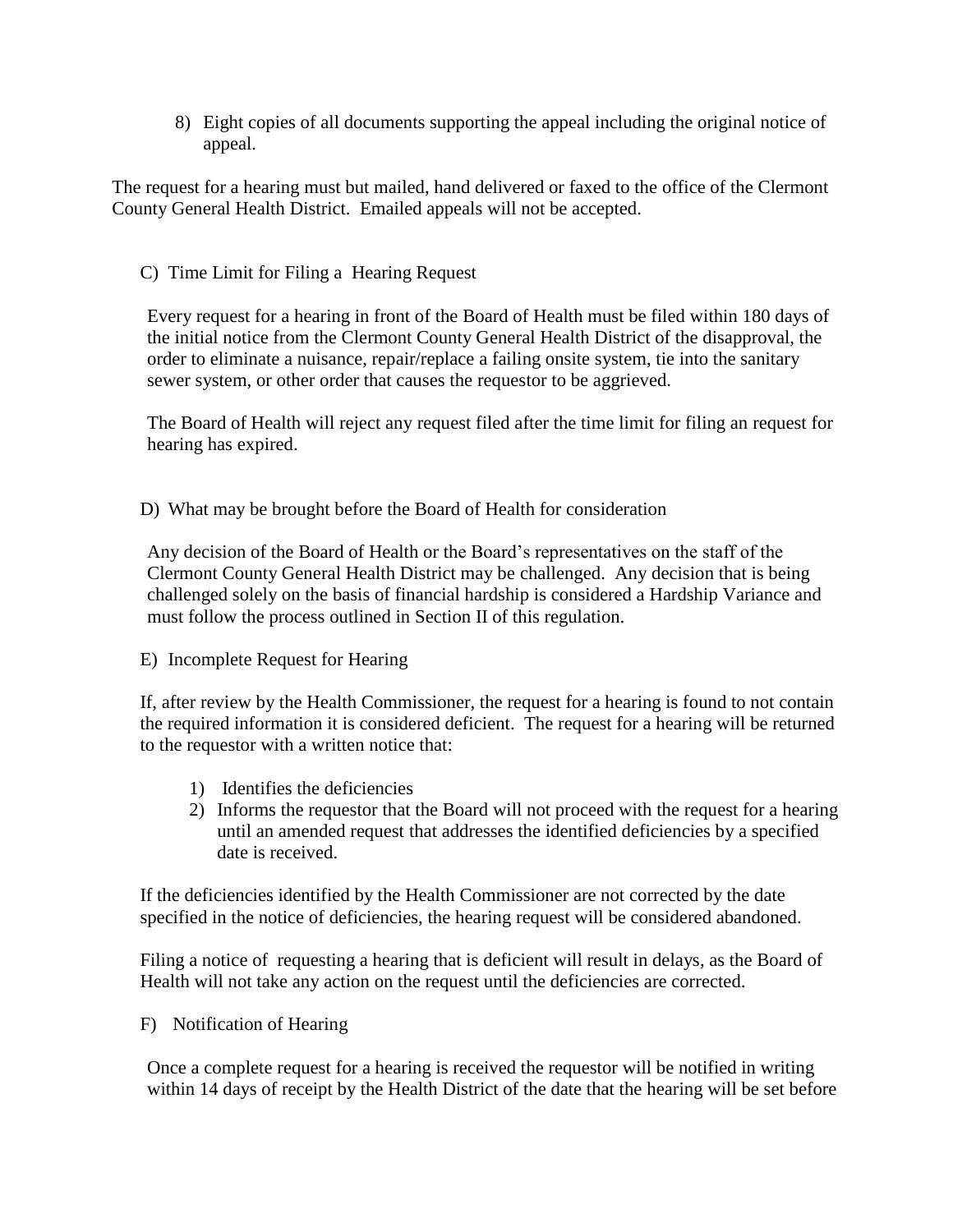the Board of Health. Hearing are held at the regularly scheduled monthly Board of Health meetings so depending on the timing of receipt of the request and the upcoming Board agendas, the hearing may be scheduled several months from the receipt of the completed request for a hearing Every attempt will be made to schedule the hearing as quickly as possible as well as to accommodate the requestor's scheduling needs. While the hearing is pending there will be no further action against the requestor except when a nuisance situation is endangering others.

# G) Hearing Decision of the Board of Health

The requestor and their representative, if applicable, will have the opportunity to present the information contained in their request for a hearing in person to the Board of Health. The requstor may also have additional parties that present information to the Board on their behalf at the hearing but those individuals will be limited to providing information on behalf of the requestor or answering questions posed by the Board or the Board's attorney. The Clermont County General Health District staff will also be at the hearing to present their side of the issue and will answer questions from the requestor, the requestor's attorney, the Board of Health and the Board of Health's attorney. The Board of Health will make a decision during the hearing and take one of four actions:

- 1) Deny the requestor's desired action and uphold the original orders/decision of the Health District staff
- 2) Approve the requestor's alternate action
- 3) Approve the requestor's challenge and allow the appellant to proceed with a revised action determined by the Board
- 4) Continue the hearing at a subsequent meeting to allow time for additional information to be obtained
- H) Options When a Challenge is Denied

If the Board of Health denies the challenge, the appellant has the option to appeal the Board of Health's decision to either the Clermont County Court of Common Pleas or if the hearing was related to a sewage issue, to the Clermont County Sewage Appeals Board.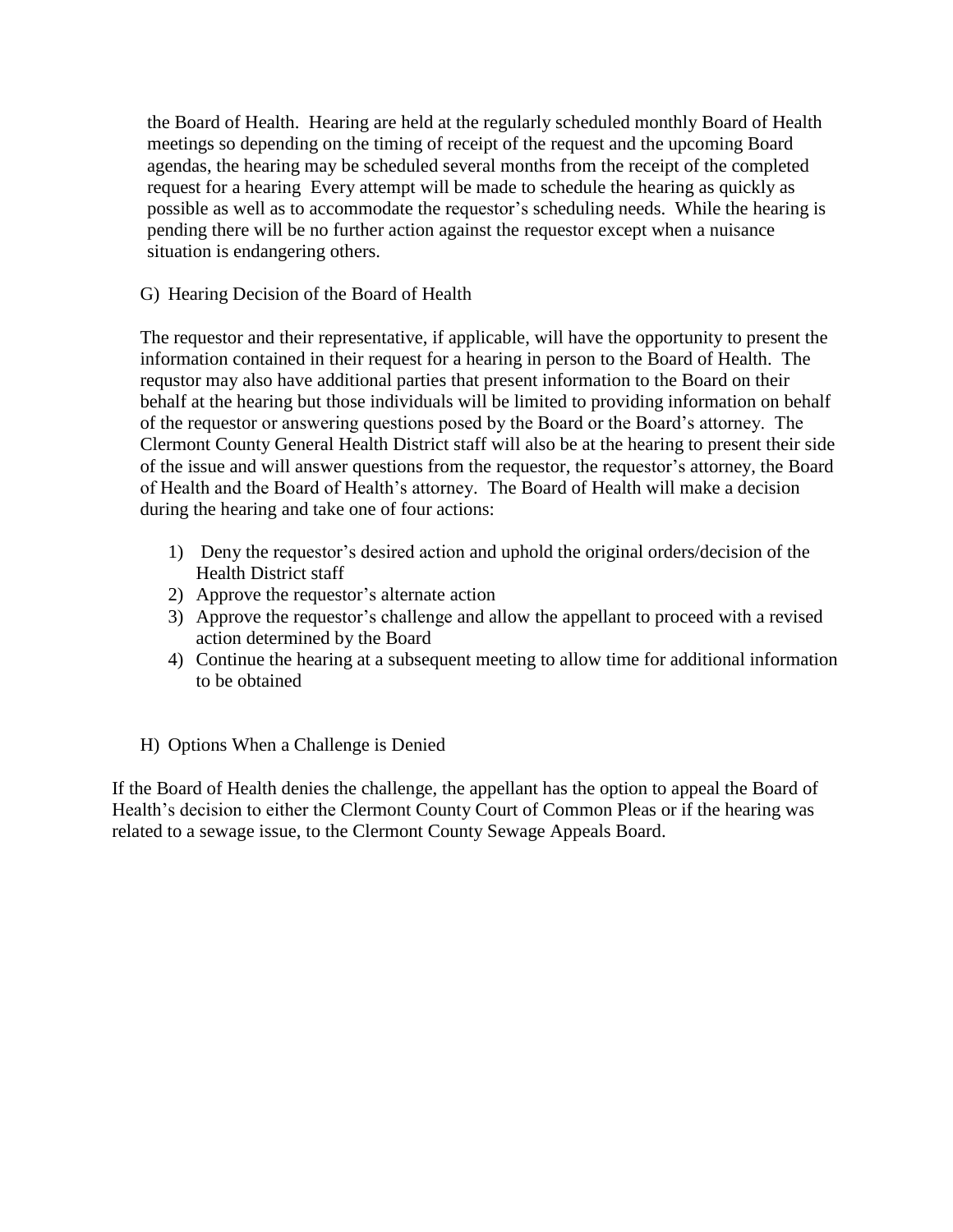# **II. Hardship Variance Requests**

A) When a financial hardship, for any reason, prevents a homeowner from complying with an order from the Clermont County General Health District, the Board of Health may approve a time extension variance in accordance with section 3701-29-02 (L) and (M) of the Ohio Revised Code (OAC) and OAC 3701-29-20-A. A hardship variance is only valid with the original requestor and shall expire when designated by the Board of Health or when the property changes ownership, whichever is earliest.

B) Prior to review of the time extension request, the following must be provided by the property owner:

- 1) A written variance request on the approved Health District variance form
- 2) At least two written estimates of the cost to complete the repair/replacement or sewer connection
- 3) Report and recommendation from a financial advisor, debt counselor, accountant, or other qualified financial expert confirming the financial hardship
- 4) An affidavit , signed by the requestor of the variance, stating that all information provided to both the financial advisor and the Board of Health is true, accurate, and complete
- 5) A plan to accumulate the money necessary pay the for the repair, replacement or sewer connection as recommended by the financial advisor
- B) If the septic system has not been inspected within the past 6 months, the system will be inspected to ensure that is operating properly. If the septic system is not operating properly it will be tested to determine if the system is causing a sewage nuisance. The owner will be responsible for all fees associated with sampling and testing the system. Any system that is found to be creating a sewage nuisance will not be considered for a time extension variance.
- C) Properties that are granted a time extension variance will continue to be monitored under the Basic System Assessment program. If at any time the system is found to be malfunctioning or failing the Board shall terminated the time extension variance.
- D) At the end of the time extension period, the property shall take the originally identified action or an alternate action approved by Health District staff or the Board of Health will begin further legal action.